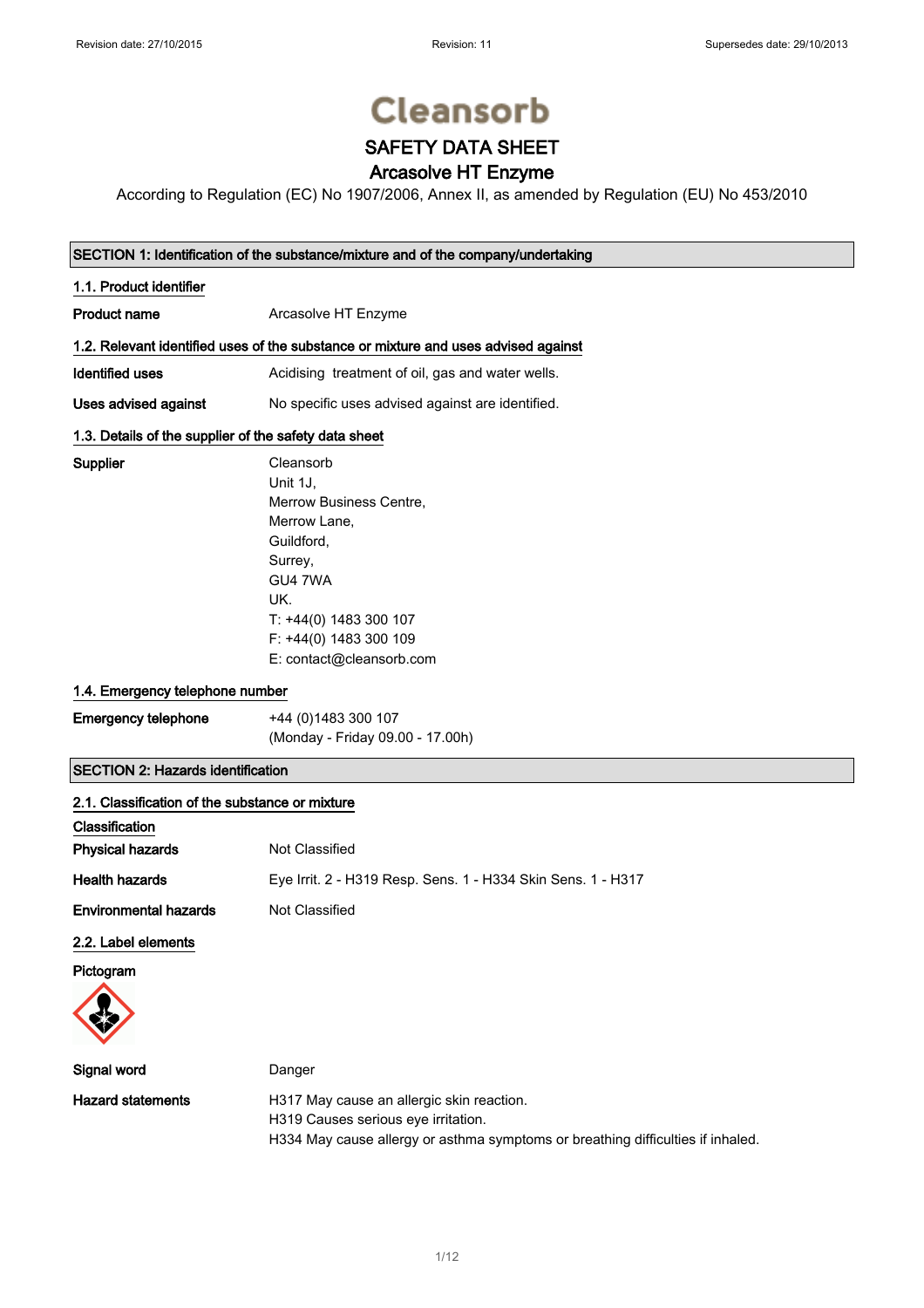| <b>Precautionary statements</b> | P280 Wear protective gloves, eye and face protection.<br>P284 [In case of inadequate ventilation] wear respiratory protection.<br>P302+P352 IF ON SKIN: Wash with plenty of water.<br>P304+P340 IF INHALED: Remove person to fresh air and keep comfortable for breathing.<br>P305+P351+P338 IF IN EYES: Rinse cautiously with water for several minutes. Remove<br>contact lenses, if present and easy to do. Continue rinsing.<br>P342+P311 If experiencing respiratory symptoms: Call a POISON CENTER/doctor.<br>P501 Dispose of contents/container in accordance with national regulations. |
|---------------------------------|-------------------------------------------------------------------------------------------------------------------------------------------------------------------------------------------------------------------------------------------------------------------------------------------------------------------------------------------------------------------------------------------------------------------------------------------------------------------------------------------------------------------------------------------------------------------------------------------------|
| Contains                        | Lipase, triacylglycerol, 1,2-Benzisothiazol-3(2H)-one                                                                                                                                                                                                                                                                                                                                                                                                                                                                                                                                           |
| statements                      | <b>Supplementary precautionary</b> P261 Avoid breathing vapours.<br>P264 Wash contaminated skin thoroughly after handling.<br>P272 Contaminated work clothing should not be allowed out of the workplace.<br>P333+P313 If skin irritation or rash occurs: Get medical advice/attention.<br>P337+P313 If eye irritation persists: Get medical advice/attention.<br>P362+P364 Take off contaminated clothing and wash it before reuse.                                                                                                                                                            |

## 2.3. Other hazards

This product does not contain any substances classified as PBT or vPvB.

## SECTION 3: Composition/information on ingredients

| 3.2. Mixtures                                                                                                                              |                      |
|--------------------------------------------------------------------------------------------------------------------------------------------|----------------------|
| Lipase, triacylglycerol                                                                                                                    | $5 - 10%$            |
| CAS number: 9001-62-1                                                                                                                      | EC number: 232-619-9 |
| Classification<br>Resp. Sens. 1 - H334                                                                                                     |                      |
| 1,2-Benzisothiazol-3(2H)-one                                                                                                               | $1 - 2.5%$           |
| CAS number: 2634-33-5                                                                                                                      | EC number: 220-120-9 |
| M factor (Acute) = $10$                                                                                                                    |                      |
| <b>Classification</b><br>Acute Tox. 4 - H302<br>Skin Irrit. 2 - H315<br>Eye Dam. 1 - H318<br>Skin Sens. 1 - H317<br>Aquatic Acute 1 - H400 |                      |

The Full Text for all R-Phrases and Hazard Statements are Displayed in Section 16.

## SECTION 4: First aid measures

### 4.1. Description of first aid measures

General information Get medical attention immediately. Show this Safety Data Sheet to the medical personnel. Inhalation **Remove affected person from source of contamination**. Move affected person to fresh air and keep warm and at rest in a position comfortable for breathing. Maintain an open airway. Loosen tight clothing such as collar, tie or belt. When breathing is difficult, properly trained personnel may assist affected person by administering oxygen. Place unconscious person on their side in the recovery position and ensure breathing can take place. In the event of any sensitisation symptoms developing, ensure further exposure is avoided.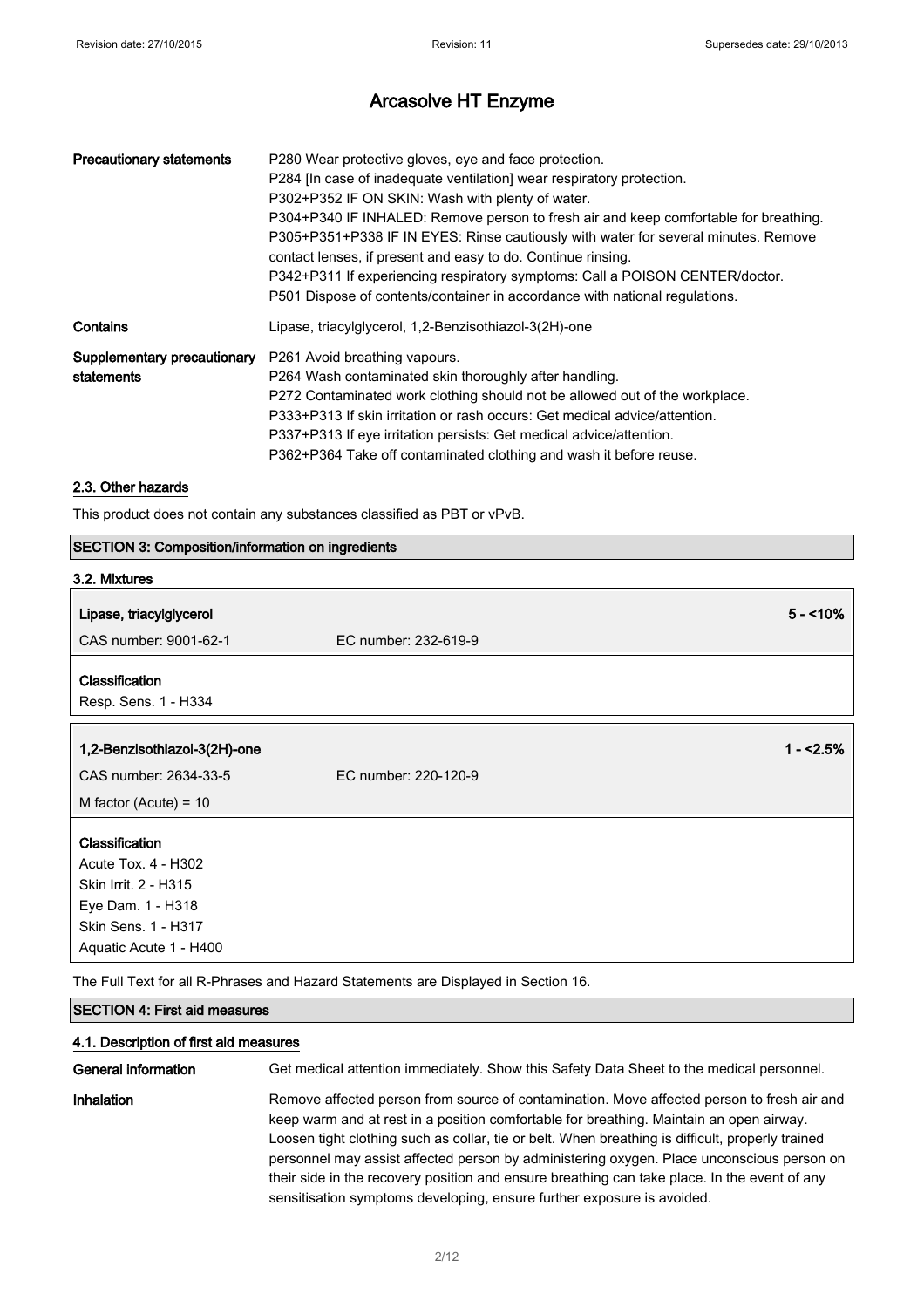| Ingestion                                                  | Rinse mouth thoroughly with water. Remove any dentures. Give a few small glasses of water<br>or milk to drink. Stop if the affected person feels sick as vomiting may be dangerous. Do not<br>induce vomiting unless under the direction of medical personnel. If vomiting occurs, the head<br>should be kept low so that vomit does not enter the lungs. Never give anything by mouth to an<br>unconscious person. Move affected person to fresh air and keep warm and at rest in a<br>position comfortable for breathing. Place unconscious person on their side in the recovery<br>position and ensure breathing can take place. Maintain an open airway. Loosen tight clothing<br>such as collar, tie or belt. |
|------------------------------------------------------------|--------------------------------------------------------------------------------------------------------------------------------------------------------------------------------------------------------------------------------------------------------------------------------------------------------------------------------------------------------------------------------------------------------------------------------------------------------------------------------------------------------------------------------------------------------------------------------------------------------------------------------------------------------------------------------------------------------------------|
| Skin contact                                               | It is important to remove the substance from the skin immediately. In the event of any<br>sensitisation symptoms developing, ensure further exposure is avoided. Remove<br>contamination with soap and water or recognised skin cleansing agent. Get medical attention<br>if symptoms are severe or persist after washing.                                                                                                                                                                                                                                                                                                                                                                                         |
| Eye contact                                                | Rinse immediately with plenty of water. Remove any contact lenses and open eyelids wide<br>apart. Continue to rinse for at least 10 minutes.                                                                                                                                                                                                                                                                                                                                                                                                                                                                                                                                                                       |
| <b>Protection of first aiders</b>                          | First aid personnel should wear appropriate protective equipment during any rescue. If it is<br>suspected that volatile contaminants are still present around the affected person, first aid<br>personnel should wear an appropriate respirator or self-contained breathing apparatus. Wash<br>contaminated clothing thoroughly with water before removing it from the affected person, or<br>wear gloves. It may be dangerous for first aid personnel to carry out mouth-to-mouth<br>resuscitation.                                                                                                                                                                                                               |
|                                                            | 4.2. Most important symptoms and effects, both acute and delayed                                                                                                                                                                                                                                                                                                                                                                                                                                                                                                                                                                                                                                                   |
| General information                                        | See Section 11 for additional information on health hazards. The severity of the symptoms<br>described will vary dependent on the concentration and the length of exposure.                                                                                                                                                                                                                                                                                                                                                                                                                                                                                                                                        |
| Inhalation                                                 | May cause sensitisation or allergic reactions in sensitive individuals. Prolonged inhalation of<br>high concentrations may damage respiratory system.                                                                                                                                                                                                                                                                                                                                                                                                                                                                                                                                                              |
| Ingestion                                                  | May cause sensitisation or allergic reactions in sensitive individuals. Gastrointestinal<br>symptoms, including upset stomach. Fumes from the stomach contents may be inhaled,<br>resulting in the same symptoms as inhalation.                                                                                                                                                                                                                                                                                                                                                                                                                                                                                    |
| Skin contact                                               | May cause skin sensitisation or allergic reactions in sensitive individuals. Prolonged contact<br>may cause dryness of the skin.                                                                                                                                                                                                                                                                                                                                                                                                                                                                                                                                                                                   |
| Eye contact                                                | Irritating to eyes.                                                                                                                                                                                                                                                                                                                                                                                                                                                                                                                                                                                                                                                                                                |
|                                                            | 4.3. Indication of any immediate medical attention and special treatment needed                                                                                                                                                                                                                                                                                                                                                                                                                                                                                                                                                                                                                                    |
| Notes for the doctor                                       | Treat symptomatically. May cause sensitisation or allergic reactions in sensitive individuals.                                                                                                                                                                                                                                                                                                                                                                                                                                                                                                                                                                                                                     |
| <b>SECTION 5: Firefighting measures</b>                    |                                                                                                                                                                                                                                                                                                                                                                                                                                                                                                                                                                                                                                                                                                                    |
| 5.1. Extinguishing media                                   |                                                                                                                                                                                                                                                                                                                                                                                                                                                                                                                                                                                                                                                                                                                    |
| Suitable extinguishing media                               | The product is not flammable. Extinguish with alcohol-resistant foam, carbon dioxide, dry<br>powder or water fog. Use fire-extinguishing media suitable for the surrounding fire.                                                                                                                                                                                                                                                                                                                                                                                                                                                                                                                                  |
| Unsuitable extinguishing<br>media                          | Do not use water jet as an extinguisher, as this will spread the fire.                                                                                                                                                                                                                                                                                                                                                                                                                                                                                                                                                                                                                                             |
| 5.2. Special hazards arising from the substance or mixture |                                                                                                                                                                                                                                                                                                                                                                                                                                                                                                                                                                                                                                                                                                                    |
| Specific hazards                                           | Containers can burst violently or explode when heated, due to excessive pressure build-up.                                                                                                                                                                                                                                                                                                                                                                                                                                                                                                                                                                                                                         |
| <b>Hazardous combustion</b><br>products                    | Thermal decomposition or combustion products may include the following substances:<br>Harmful gases or vapours.                                                                                                                                                                                                                                                                                                                                                                                                                                                                                                                                                                                                    |
| 5.3. Advice for firefighters                               |                                                                                                                                                                                                                                                                                                                                                                                                                                                                                                                                                                                                                                                                                                                    |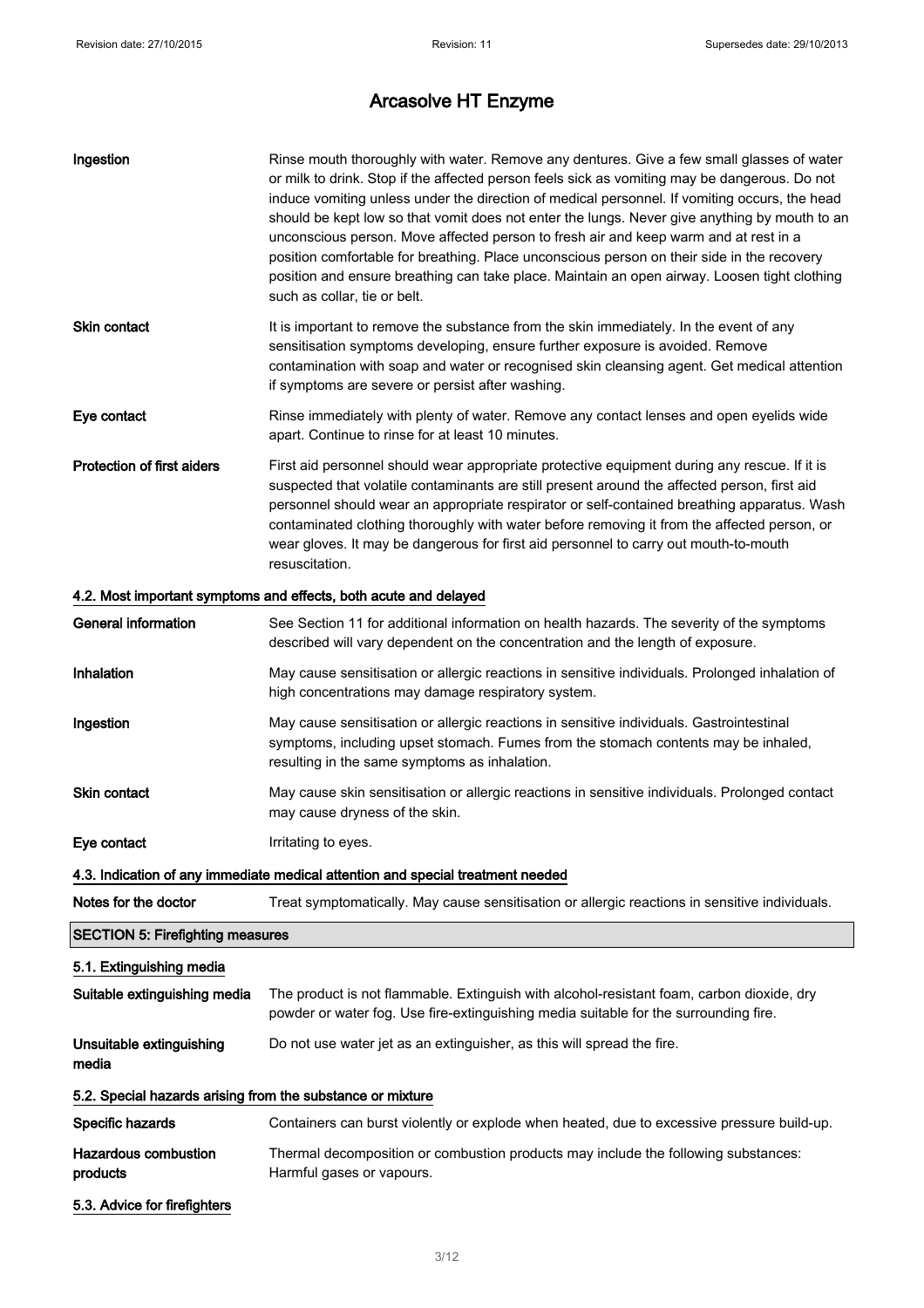| Protective actions during<br>firefighting        | Avoid breathing fire gases or vapours. Evacuate area. Cool containers exposed to heat with<br>water spray and remove them from the fire area if it can be done without risk. Cool containers<br>exposed to flames with water until well after the fire is out. If a leak or spill has not ignited, use<br>water spray to disperse vapours and protect men stopping the leak. Control run-off water by<br>containing and keeping it out of sewers and watercourses. If risk of water pollution occurs,<br>notify appropriate authorities. |
|--------------------------------------------------|------------------------------------------------------------------------------------------------------------------------------------------------------------------------------------------------------------------------------------------------------------------------------------------------------------------------------------------------------------------------------------------------------------------------------------------------------------------------------------------------------------------------------------------|
| Special protective equipment<br>for firefighters | Wear positive-pressure self-contained breathing apparatus (SCBA) and appropriate protective<br>clothing. Firefighter's clothing conforming to European standard EN469 (including helmets,<br>protective boots and gloves) will provide a basic level of protection for chemical incidents.                                                                                                                                                                                                                                               |

## SECTION 6: Accidental release measures

#### 6.1. Personal precautions, protective equipment and emergency procedures

Personal precautions No action shall be taken without appropriate training or involving any personal risk. Keep unnecessary and unprotected personnel away from the spillage. Wear protective clothing as described in Section 8 of this safety data sheet. Follow precautions for safe handling described in this safety data sheet. Wash thoroughly after dealing with a spillage. Avoid inhalation of vapours. Use suitable respiratory protection if ventilation is inadequate. Avoid contact with skin and eyes.

#### 6.2. Environmental precautions

Environmental precautions Large Spillages: Inform the relevant authorities if environmental pollution occurs (sewers, waterways, soil or air).

#### 6.3. Methods and material for containment and cleaning up

Methods for cleaning up Wear protective clothing as described in Section 8 of this safety data sheet. Clear up spills immediately and dispose of waste safely. Small Spillages: If the product is soluble in water, dilute the spillage with water and mop it up. Alternatively, or if it is not water-soluble, absorb the spillage with an inert, dry material and place it in a suitable waste disposal container. Large Spillages: If leakage cannot be stopped, evacuate area. Flush spilled material into an effluent treatment plant, or proceed as follows. Contain and absorb spillage with sand, earth or other non-combustible material. Place waste in labelled, sealed containers. Flush contaminated area with plenty of water. Wash thoroughly after dealing with a spillage. Dispose of waste to licensed waste disposal site in accordance with the requirements of the local Waste Disposal Authority.

#### 6.4. Reference to other sections

Reference to other sections For personal protection, see Section 8. See Section 11 for additional information on health hazards. See Section 12 for additional information on ecological hazards. For waste disposal, see Section 13.

#### SECTION 7: Handling and storage

| 7.1. Precautions for safe handling        |                                                                                                                                                                                                                                                                                                                                                                                                                                                                                                                       |  |
|-------------------------------------------|-----------------------------------------------------------------------------------------------------------------------------------------------------------------------------------------------------------------------------------------------------------------------------------------------------------------------------------------------------------------------------------------------------------------------------------------------------------------------------------------------------------------------|--|
| Usage precautions                         | Read and follow manufacturer's recommendations. Wear protective clothing as described in<br>Section 8 of this safety data sheet. Keep away from food, drink and animal feeding stuffs.<br>Handle all packages and containers carefully to minimise spills. Keep container tightly sealed<br>when not in use. Avoid the formation of mists. Do not handle until all safety precautions have<br>been read and understood. Do not handle broken packages without protective equipment. Do<br>not reuse empty containers. |  |
| Advice on general<br>occupational hygiene | Wash promptly if skin becomes contaminated. Take off contaminated clothing. Wash<br>contaminated clothing before reuse. Do not eat, drink or smoke when using this product.<br>Wash at the end of each work shift and before eating, smoking and using the toilet. Change<br>work clothing daily before leaving workplace.                                                                                                                                                                                            |  |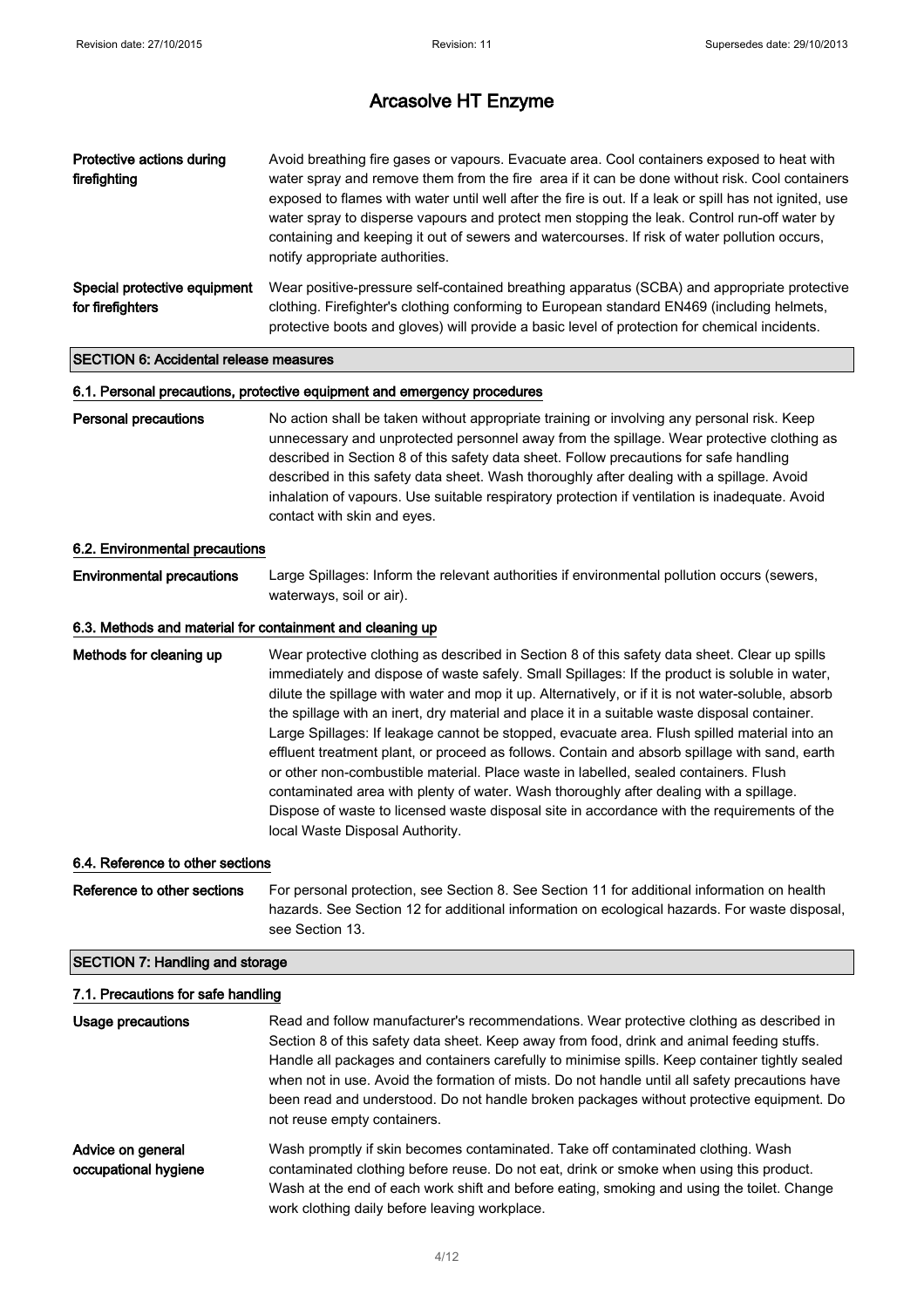|                                                         | 7.2. Conditions for safe storage, including any incompatibilities                                                                                                                                                                                                                                                                                                                                                                                                                                                                                                                                                                                                      |
|---------------------------------------------------------|------------------------------------------------------------------------------------------------------------------------------------------------------------------------------------------------------------------------------------------------------------------------------------------------------------------------------------------------------------------------------------------------------------------------------------------------------------------------------------------------------------------------------------------------------------------------------------------------------------------------------------------------------------------------|
| <b>Storage precautions</b>                              | Store in accordance with local regulations. Keep container tightly closed, in a cool, well<br>ventilated place. Protect from freezing and direct sunlight. Protect containers from damage.                                                                                                                                                                                                                                                                                                                                                                                                                                                                             |
| Storage class                                           | Chemical storage.                                                                                                                                                                                                                                                                                                                                                                                                                                                                                                                                                                                                                                                      |
| 7.3. Specific end use(s)                                |                                                                                                                                                                                                                                                                                                                                                                                                                                                                                                                                                                                                                                                                        |
| Specific end use(s)                                     | The identified uses for this product are detailed in Section 1.2.                                                                                                                                                                                                                                                                                                                                                                                                                                                                                                                                                                                                      |
| <b>SECTION 8: Exposure Controls/personal protection</b> |                                                                                                                                                                                                                                                                                                                                                                                                                                                                                                                                                                                                                                                                        |
| 8.1. Control parameters                                 |                                                                                                                                                                                                                                                                                                                                                                                                                                                                                                                                                                                                                                                                        |
| Ingredient comments                                     | No exposure limits known for ingredient(s).                                                                                                                                                                                                                                                                                                                                                                                                                                                                                                                                                                                                                            |
| 8.2. Exposure controls                                  |                                                                                                                                                                                                                                                                                                                                                                                                                                                                                                                                                                                                                                                                        |
| Protective equipment                                    |                                                                                                                                                                                                                                                                                                                                                                                                                                                                                                                                                                                                                                                                        |
|                                                         |                                                                                                                                                                                                                                                                                                                                                                                                                                                                                                                                                                                                                                                                        |
| Appropriate engineering<br>controls                     | Provide adequate ventilation. Good general ventilation should be adequate to control worker<br>exposure to airborne contaminants.                                                                                                                                                                                                                                                                                                                                                                                                                                                                                                                                      |
| Eye/face protection                                     | Eyewear complying with an approved standard should be worn if a risk assessment indicates<br>eye contact is possible. Personal protective equipment for eye and face protection should<br>comply with European Standard EN166. Wear tight-fitting, chemical splash goggles or face<br>shield. If inhalation hazards exist, a full-face respirator may be required instead.                                                                                                                                                                                                                                                                                             |
| Hand protection                                         | Chemical-resistant, impervious gloves complying with an approved standard should be worn if<br>a risk assessment indicates skin contact is possible. The most suitable glove should be<br>chosen in consultation with the glove supplier/manufacturer, who can provide information<br>about the breakthrough time of the glove material. To protect hands from chemicals, gloves<br>should comply with European Standard EN374. Considering the data specified by the glove<br>manufacturer, check during use that the gloves are retaining their protective properties and<br>change them as soon as any deterioration is detected. Frequent changes are recommended. |
| Other skin and body<br>protection                       | Appropriate footwear and additional protective clothing complying with an approved standard<br>should be worn if a risk assessment indicates skin contamination is possible.                                                                                                                                                                                                                                                                                                                                                                                                                                                                                           |
| Hygiene measures                                        | Provide eyewash station and safety shower. Contaminated work clothing should not be<br>allowed out of the workplace. Wash contaminated clothing before reuse. Clean equipment<br>and the work area every day. Good personal hygiene procedures should be implemented.<br>Wash at the end of each work shift and before eating, smoking and using the toilet. When<br>using do not eat, drink or smoke. Warn cleaning personnel of any hazardous properties of the<br>product.                                                                                                                                                                                          |
| <b>Respiratory protection</b>                           | Respiratory protection complying with an approved standard should be worn if a risk<br>assessment indicates inhalation of contaminants is possible. Ensure all respiratory protective<br>equipment is suitable for its intended use and is 'CE'-marked. Check that the respirator fits<br>tightly and the filter is changed regularly. Gas and combination filter cartridges should comply<br>with European Standard EN14387. Full face mask respirators with replaceable filter cartridges<br>should comply with European Standard EN136. Half mask and quarter mask respirators with<br>replaceable filter cartridges should comply with European Standard EN140.    |
| <b>Environmental exposure</b><br>controls               | Not regarded as dangerous for the environment.                                                                                                                                                                                                                                                                                                                                                                                                                                                                                                                                                                                                                         |

#### 7.2. Conditions for safe storage, including any incompatibilities

SECTION 9: Physical and Chemical Properties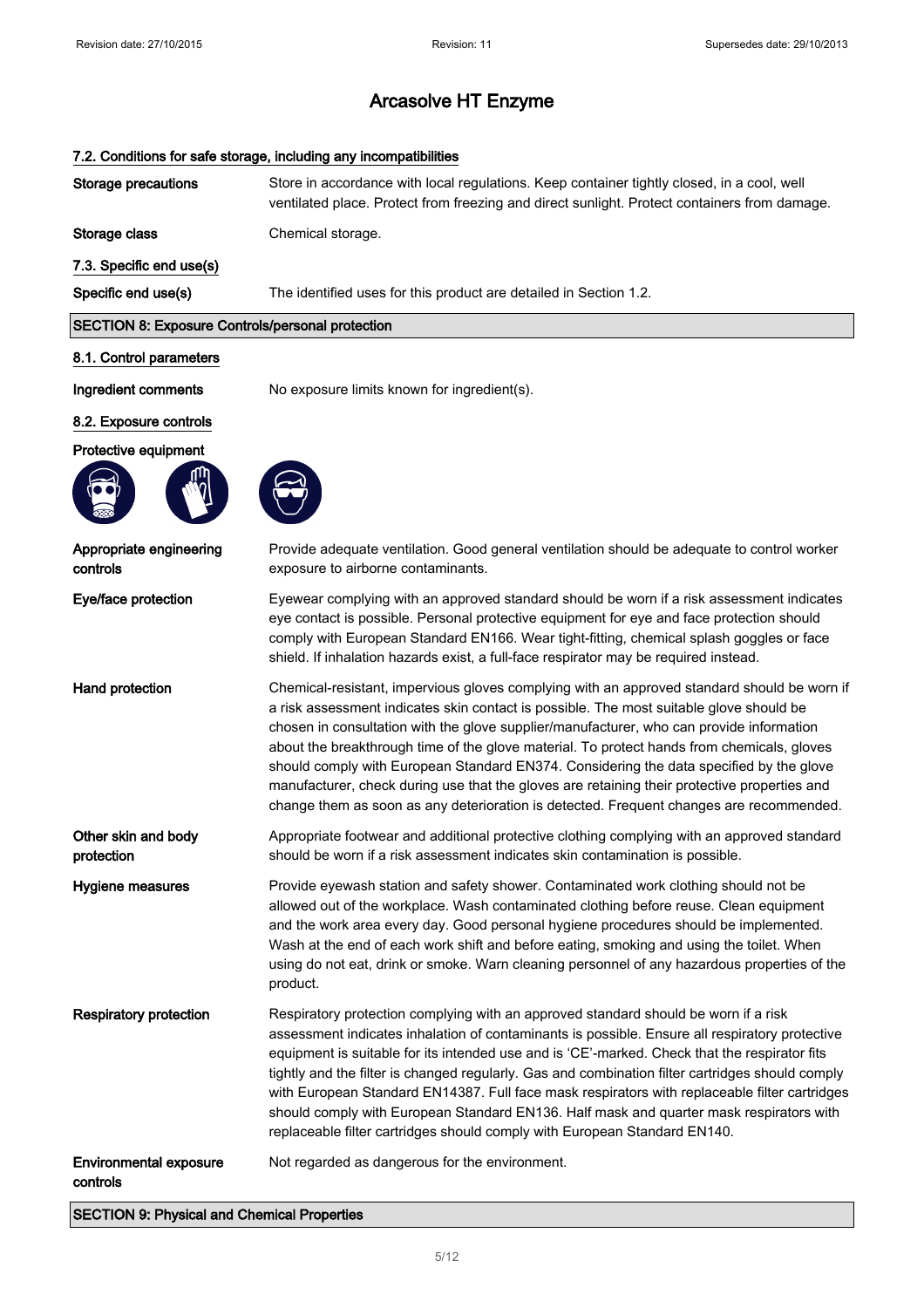| Appearance                                      | Liquid.                                                                                                                |
|-------------------------------------------------|------------------------------------------------------------------------------------------------------------------------|
| Colour                                          | Straw.                                                                                                                 |
| Odour                                           | Slight microbial fermentation odour.                                                                                   |
| <b>Odour threshold</b>                          | Not available.                                                                                                         |
| pH                                              | Not available.                                                                                                         |
| <b>Melting point</b>                            | Not available.                                                                                                         |
| Initial boiling point and range                 | Not available.                                                                                                         |
| Flash point                                     | Not available.                                                                                                         |
| <b>Evaporation rate</b>                         | Not available.                                                                                                         |
| Upper/lower flammability or<br>explosive limits | Not available.                                                                                                         |
| Vapour pressure                                 | Not available.                                                                                                         |
| Vapour density                                  | Not available.                                                                                                         |
| <b>Relative density</b>                         | Not available.                                                                                                         |
| Solubility(ies)                                 | Soluble in water.                                                                                                      |
| <b>Partition coefficient</b>                    | Not available.                                                                                                         |
| Auto-ignition temperature                       | Not available.                                                                                                         |
| <b>Decomposition Temperature</b>                | Not available.                                                                                                         |
| <b>Viscosity</b>                                | Not applicable.                                                                                                        |
| <b>Explosive properties</b>                     | Not considered to be explosive.                                                                                        |
| <b>Oxidising properties</b>                     | Does not meet the criteria for classification as oxidising.                                                            |
| 9.2. Other information                          |                                                                                                                        |
| Other information                               | None.                                                                                                                  |
| <b>SECTION 10: Stability and reactivity</b>     |                                                                                                                        |
| 10.1. Reactivity                                |                                                                                                                        |
| Reactivity                                      | There are no known reactivity hazards associated with this product.                                                    |
| 10.2. Chemical stability                        |                                                                                                                        |
| <b>Stability</b>                                | Stable at normal ambient temperatures and when used as recommended. Stable under the<br>prescribed storage conditions. |
| 10.3. Possibility of hazardous reactions        |                                                                                                                        |
| Possibility of hazardous<br>reactions           | No potentially hazardous reactions known.                                                                              |
| 10.4. Conditions to avoid                       |                                                                                                                        |
| <b>Conditions to avoid</b>                      | Avoid excessive heat for prolonged periods of time. Avoid freezing.                                                    |
| 10.5. Incompatible materials                    |                                                                                                                        |
|                                                 |                                                                                                                        |

## 9.1. Information on basic physical and chemical properties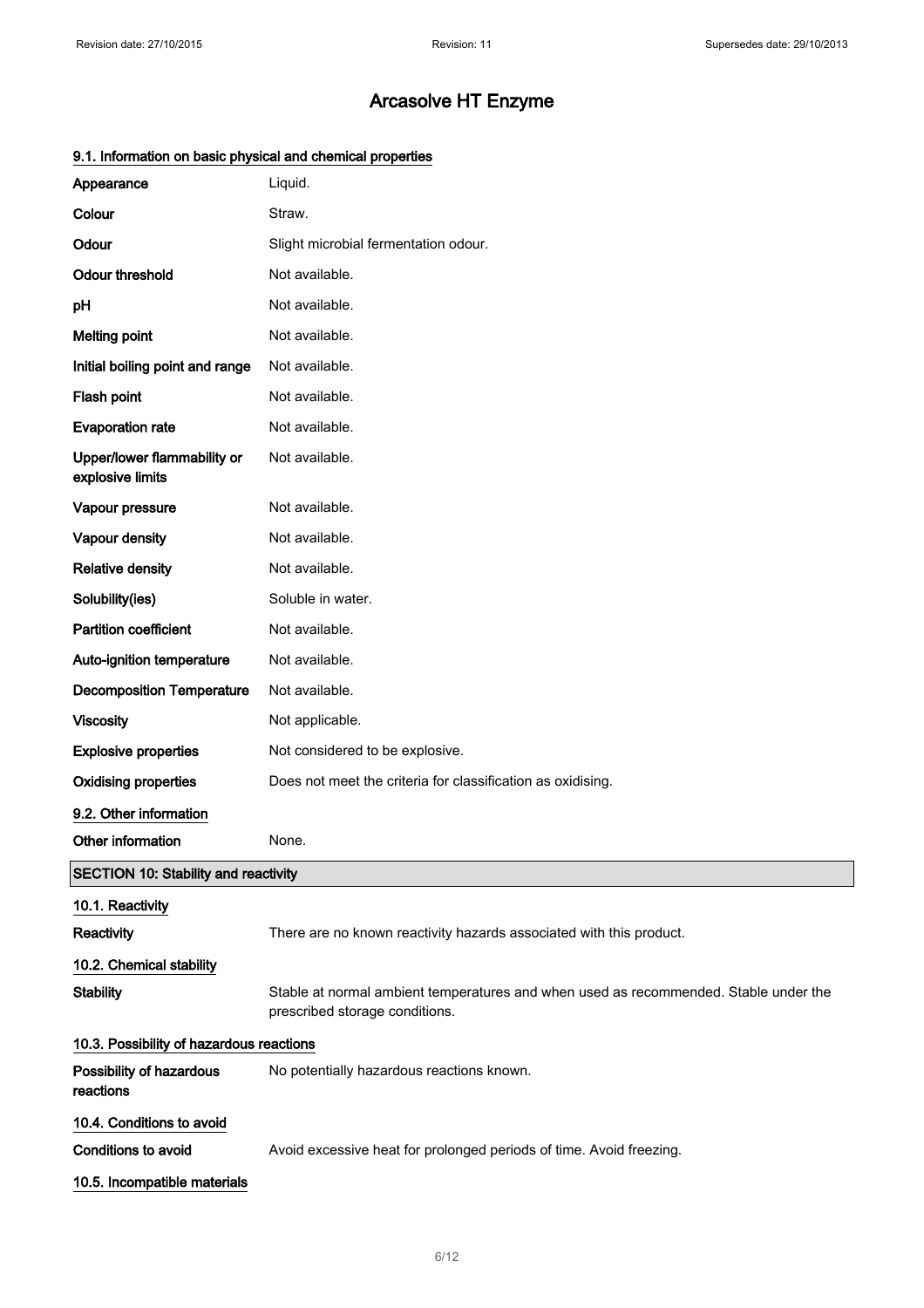Materials to avoid No specific material or group of materials is likely to react with the product to produce a

|                                                      | hazardous situation.                                                                                                                                                    |
|------------------------------------------------------|-------------------------------------------------------------------------------------------------------------------------------------------------------------------------|
| 10.6. Hazardous decomposition products               |                                                                                                                                                                         |
| Hazardous decomposition<br>products                  | Does not decompose when used and stored as recommended. Thermal decomposition or<br>combustion products may include the following substances: Harmful gases or vapours. |
| <b>SECTION 11: Toxicological information</b>         |                                                                                                                                                                         |
| 11.1. Information on toxicological effects           |                                                                                                                                                                         |
| Acute toxicity - oral                                |                                                                                                                                                                         |
| Notes (oral LD <sub>50</sub> )                       | Based on available data the classification criteria are not met.                                                                                                        |
| ATE oral (mg/kg)                                     | 50,000.0                                                                                                                                                                |
| Acute toxicity - dermal                              |                                                                                                                                                                         |
| Notes (dermal LD <sub>50</sub> )                     | Based on available data the classification criteria are not met.                                                                                                        |
| Acute toxicity - inhalation                          |                                                                                                                                                                         |
| Notes (inhalation LC <sub>50</sub> )                 | Based on available data the classification criteria are not met.                                                                                                        |
| Skin corrosion/irritation                            |                                                                                                                                                                         |
| Animal data                                          | Based on available data the classification criteria are not met.                                                                                                        |
| Serious eye damage/irritation                        |                                                                                                                                                                         |
| Serious eye damage/irritation                        | Causes serious eye irritation.                                                                                                                                          |
| <b>Respiratory sensitisation</b>                     |                                                                                                                                                                         |
| <b>Respiratory sensitisation</b>                     | There is evidence that the product can cause respiratory hypersensitivity.                                                                                              |
| <b>Skin sensitisation</b>                            |                                                                                                                                                                         |
| <b>Skin sensitisation</b>                            | May cause skin sensitisation or allergic reactions in sensitive individuals.                                                                                            |
| Germ cell mutagenicity                               |                                                                                                                                                                         |
| Genotoxicity - in vitro                              | Based on available data the classification criteria are not met.                                                                                                        |
| Carcinogenicity                                      |                                                                                                                                                                         |
| Carcinogenicity                                      | Based on available data the classification criteria are not met.                                                                                                        |
| <b>IARC carcinogenicity</b>                          | None of the ingredients are listed or exempt.                                                                                                                           |
| Reproductive toxicity                                |                                                                                                                                                                         |
|                                                      | Reproductive toxicity - fertility Based on available data the classification criteria are not met.                                                                      |
| Reproductive toxicity -<br>development               | Based on available data the classification criteria are not met.                                                                                                        |
| Specific target organ toxicity - single exposure     |                                                                                                                                                                         |
| STOT - single exposure                               | Not classified as a specific target organ toxicant after a single exposure.                                                                                             |
| Specific target organ toxicity - repeated exposure   |                                                                                                                                                                         |
| STOT - repeated exposure                             | Not classified as a specific target organ toxicant after repeated exposure.                                                                                             |
| <b>Aspiration hazard</b><br><b>Aspiration hazard</b> | Based on available data the classification criteria are not met.                                                                                                        |
| <b>General information</b>                           | The severity of the symptoms described will vary dependent on the concentration and the<br>length of exposure.                                                          |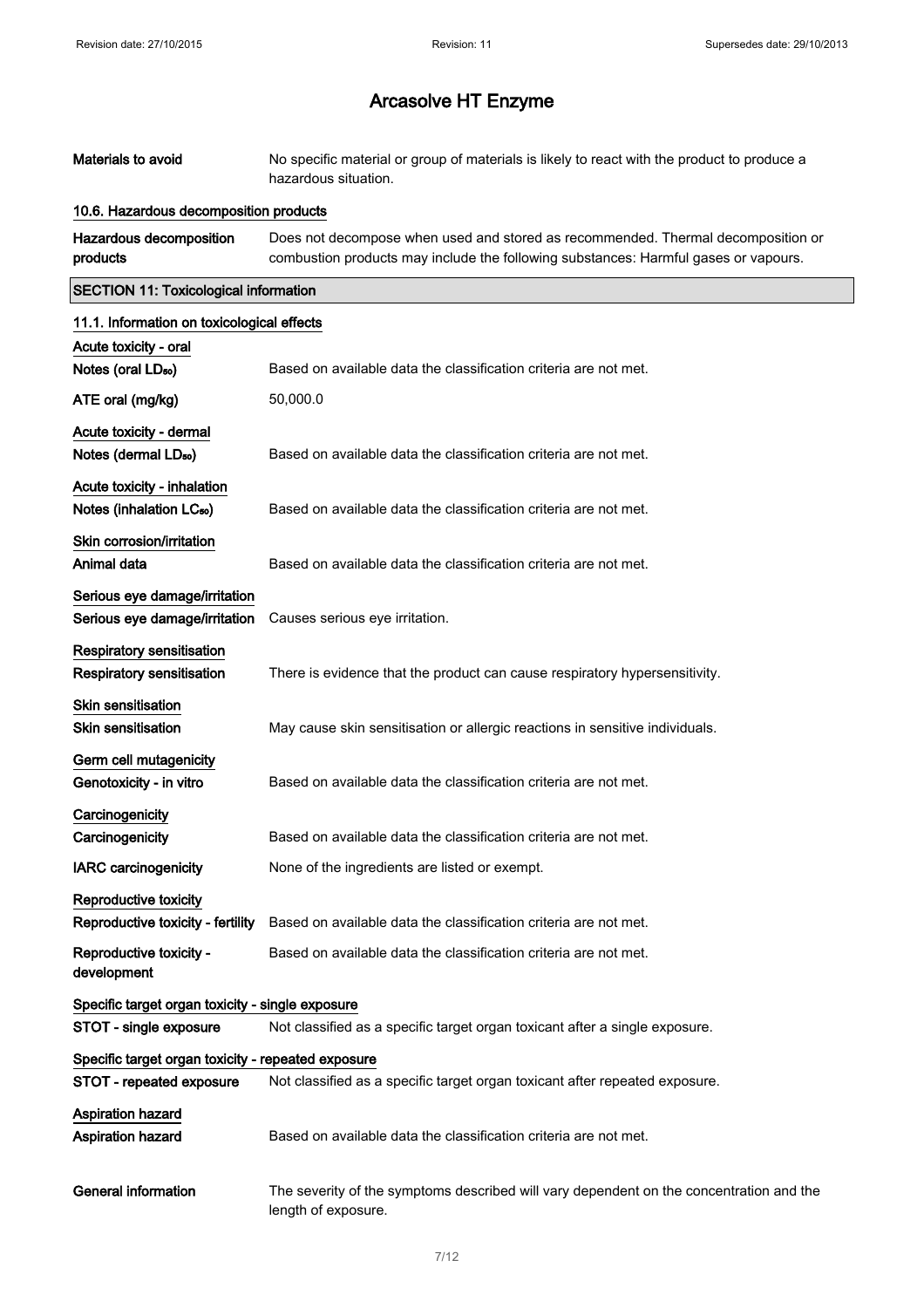| Inhalation                    | May cause sensitisation or allergic reactions in sensitive individuals. Prolonged inhalation of<br>high concentrations may damage respiratory system.                                                                           |
|-------------------------------|---------------------------------------------------------------------------------------------------------------------------------------------------------------------------------------------------------------------------------|
| Ingestion                     | May cause sensitisation or allergic reactions in sensitive individuals. Gastrointestinal<br>symptoms, including upset stomach. Fumes from the stomach contents may be inhaled,<br>resulting in the same symptoms as inhalation. |
| <b>Skin contact</b>           | May cause skin sensitisation or allergic reactions in sensitive individuals. Prolonged contact<br>may cause dryness of the skin.                                                                                                |
| Eye contact                   | Irritating to eyes.                                                                                                                                                                                                             |
| Route of entry                | Ingestion Inhalation Skin and/or eye contact                                                                                                                                                                                    |
| <b>Target organs</b>          | No specific target organs known.                                                                                                                                                                                                |
| <b>Medical considerations</b> | Skin disorders and allergies.                                                                                                                                                                                                   |

## Toxicological information on ingredients.

Lipase, triacylglycerol

| Acute toxicity - oral                              |                                                                                                                                                             |  |
|----------------------------------------------------|-------------------------------------------------------------------------------------------------------------------------------------------------------------|--|
| Notes (oral LD <sub>50</sub> )                     | LD <sub>so</sub> > 2700 mg/kg, Oral, Rat REACH dossier information. Based on available data<br>the classification criteria are not met.                     |  |
| Skin corrosion/irritation                          |                                                                                                                                                             |  |
| Skin corrosion/irritation                          | Based on available data the classification criteria are not met.                                                                                            |  |
| Animal data                                        | Dose: 0.5ml, 24 hours, Rabbit Erythema/eschar score: No erythema (0). Oedema<br>score: No oedema (0). REACH dossier information.                            |  |
| <b>Respiratory sensitisation</b>                   |                                                                                                                                                             |  |
| <b>Respiratory sensitisation</b>                   | May cause sensitisation by inhalation.                                                                                                                      |  |
| <b>Skin sensitisation</b>                          |                                                                                                                                                             |  |
| <b>Skin sensitisation</b>                          | Local Lymph Node Assay (LLNA) - Mouse: Not sensitising. REACH dossier<br>information. Based on available data the classification criteria are not met.      |  |
| Germ cell mutagenicity                             |                                                                                                                                                             |  |
| Genotoxicity - in vitro                            | Gene mutation: Negative. REACH dossier information. Based on available data the<br>classification criteria are not met.                                     |  |
| Specific target organ toxicity - repeated exposure |                                                                                                                                                             |  |
|                                                    | STOT - repeated exposure NOAEL > 1080.2 mg/kg/day, Oral, Rat REACH dossier information. Based on<br>available data the classification criteria are not met. |  |
|                                                    | 1,2-Benzisothiazol-3(2H)-one                                                                                                                                |  |
| Acute toxicity - oral                              |                                                                                                                                                             |  |
| Notes (oral LD <sub>50</sub> )                     | Acute Tox. 4 - H302 Harmful if swallowed. Converted acute toxicity point estimate<br>(cATpE)                                                                |  |
| ATE oral (mg/kg)                                   | 500.0                                                                                                                                                       |  |
| Skin corrosion/irritation                          |                                                                                                                                                             |  |
| Animal data                                        | Skin Irrit. 2 - H315 Causes skin irritation.                                                                                                                |  |
| Serious eye damage/irritation                      |                                                                                                                                                             |  |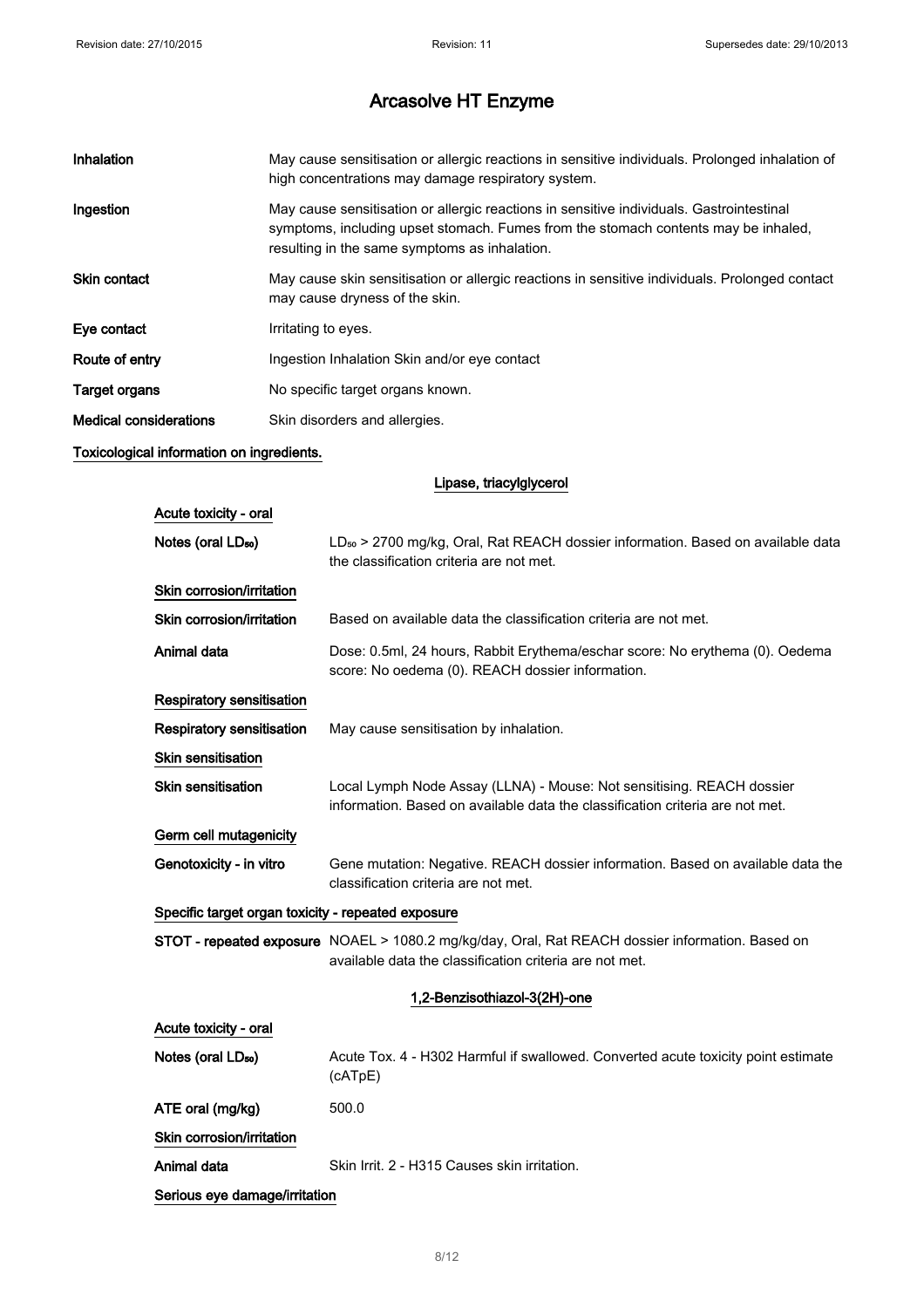| Serious eye<br>damage/irritation | Eye Dam. 1 - H318 Causes serious eye damage.             |
|----------------------------------|----------------------------------------------------------|
| <b>Skin sensitisation</b>        |                                                          |
| <b>Skin sensitisation</b>        | Skin Sens. 1 - H317 May cause an allergic skin reaction. |

## SECTION 12: Ecological Information

| <b>Ecotoxicity</b>                                                | Not regarded as dangerous for the environment. However, large or frequent spills may have<br>hazardous effects on the environment. |
|-------------------------------------------------------------------|------------------------------------------------------------------------------------------------------------------------------------|
| 12.1. Toxicity                                                    |                                                                                                                                    |
| <b>Toxicity</b>                                                   | Based on available data the classification criteria are not met.                                                                   |
| Acute toxicity - fish                                             | $LC_{50}$ , 96 hours: $> 100$ mg/l,                                                                                                |
| Acute toxicity - aquatic<br>invertebrates                         | $EC_{50}$ , 48 hours: $> 100$ mg/l, Daphnia magna                                                                                  |
| Acute toxicity - aquatic plants $IC_{50}$ , 72 hours: > 100 mg/l, |                                                                                                                                    |

## Ecological information on ingredients.

## Lipase, triacylglycerol

| <b>Toxicity</b>                           | Aquatic toxicity is unlikely to occur. Based on available data the classification<br>criteria are not met. |
|-------------------------------------------|------------------------------------------------------------------------------------------------------------|
| Acute toxicity - fish                     | $LC_{50}$ , 96 hours: > 402 mg/l, Onchorhynchus mykiss (Rainbow trout)<br>REACH dossier information.       |
| Acute toxicity - aquatic<br>invertebrates | $EC_{50}$ , 48 hours: $> 37.4$ mg/l, Daphnia magna<br>REACH dossier information.                           |
| Acute toxicity - aquatic<br>plants        | EC <sub>50</sub> , 72 hours: 97 mg/l, Scenedesmus subspicatus<br>REACH dossier information.                |
|                                           |                                                                                                            |

## 1,2-Benzisothiazol-3(2H)-one

| Toxicity               | Aquatic Acute 1 - H400 Very toxic to aquatic life. |
|------------------------|----------------------------------------------------|
| Acute aguatic toxicity |                                                    |
| $LE(C)_{50}$           | $0.01 < L(E)C50 \le 0.1$                           |
| M factor (Acute)       | 10                                                 |

## 12.2. Persistence and degradability

Persistence and degradability The product is biodegradable.

Ecological information on ingredients.

## Lipase, triacylglycerol

| <b>Biodegradation</b> |
|-----------------------|
|-----------------------|

Water - Degradation 99%: 28 days The substance is readily biodegradable.

1,2-Benzisothiazol-3(2H)-one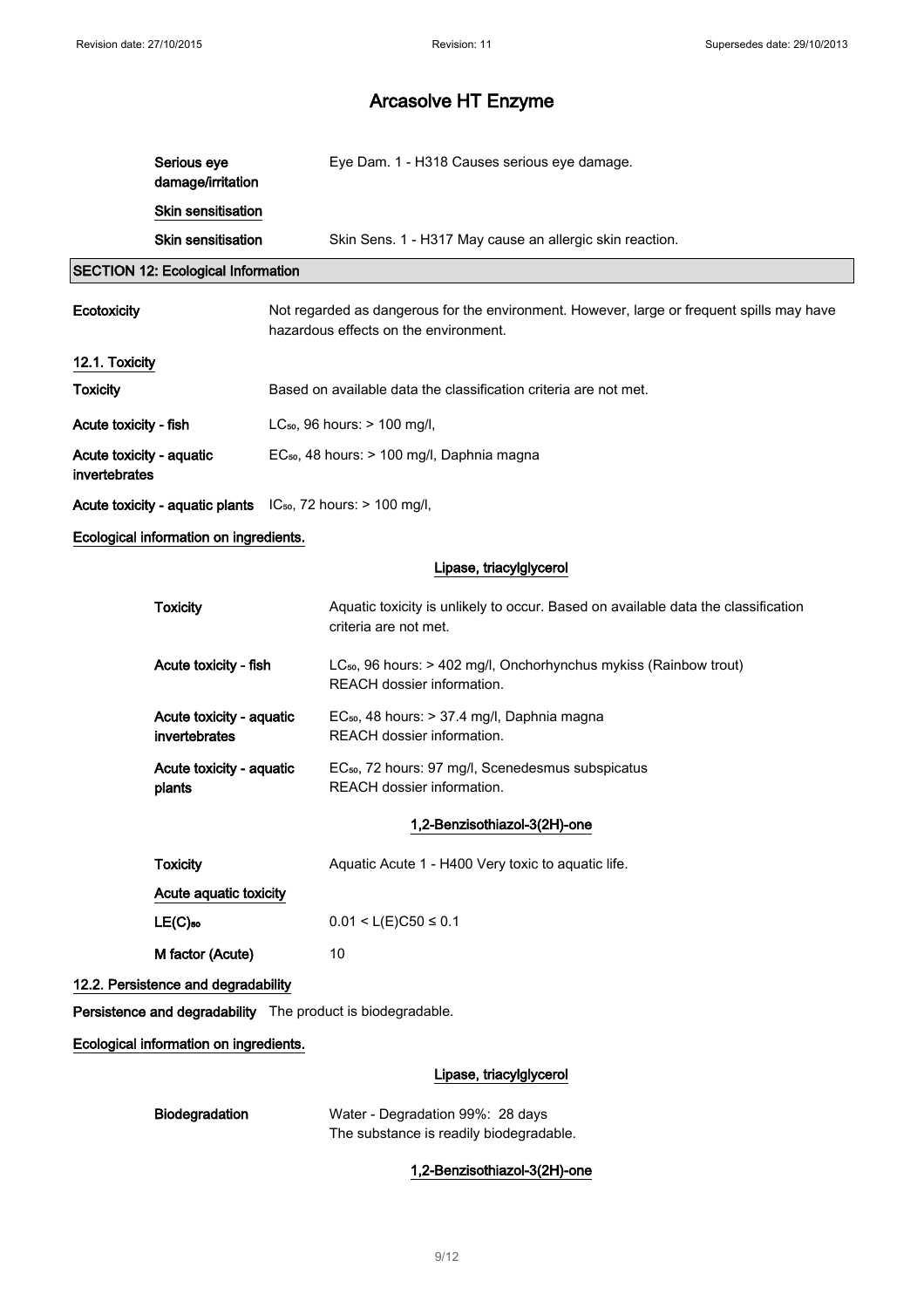| Persistence and<br>degradability           | The degradability of the product is not known.                                    |
|--------------------------------------------|-----------------------------------------------------------------------------------|
| 12.3. Bioaccumulative potential            |                                                                                   |
| <b>Bioaccumulative potential</b>           | The product does not contain any substances expected to be bioaccumulating.       |
| <b>Partition coefficient</b>               | Not available.                                                                    |
| Ecological information on ingredients.     |                                                                                   |
|                                            | Lipase, triacylglycerol                                                           |
| <b>Partition coefficient</b>               | log Pow: -1.93                                                                    |
|                                            | 1,2-Benzisothiazol-3(2H)-one                                                      |
| <b>Bioaccumulative potential</b>           | No data available on bioaccumulation.                                             |
| 12.4. Mobility in soil                     |                                                                                   |
| <b>Mobility</b>                            | The product is water-soluble and may spread in water systems.                     |
| Ecological information on ingredients.     |                                                                                   |
|                                            | Lipase, triacylglycerol                                                           |
| <b>Mobility</b>                            | Not known.                                                                        |
|                                            | 1,2-Benzisothiazol-3(2H)-one                                                      |
| <b>Mobility</b>                            | No data available.                                                                |
| 12.5. Results of PBT and vPvB assessment   |                                                                                   |
| Results of PBT and vPvB                    |                                                                                   |
| assessment                                 | This product does not contain any substances classified as PBT or vPvB.           |
| Ecological information on ingredients.     |                                                                                   |
|                                            | Lipase, triacylglycerol                                                           |
| Results of PBT and vPvB<br>assessment      | This substance is not classified as PBT or vPvB according to current EU criteria. |
|                                            | 1,2-Benzisothiazol-3(2H)-one                                                      |
| Results of PBT and vPvB<br>assessment      | No data available.                                                                |
| 12.6. Other adverse effects                |                                                                                   |
| Other adverse effects                      | None known.                                                                       |
| <b>SECTION 13: Disposal considerations</b> |                                                                                   |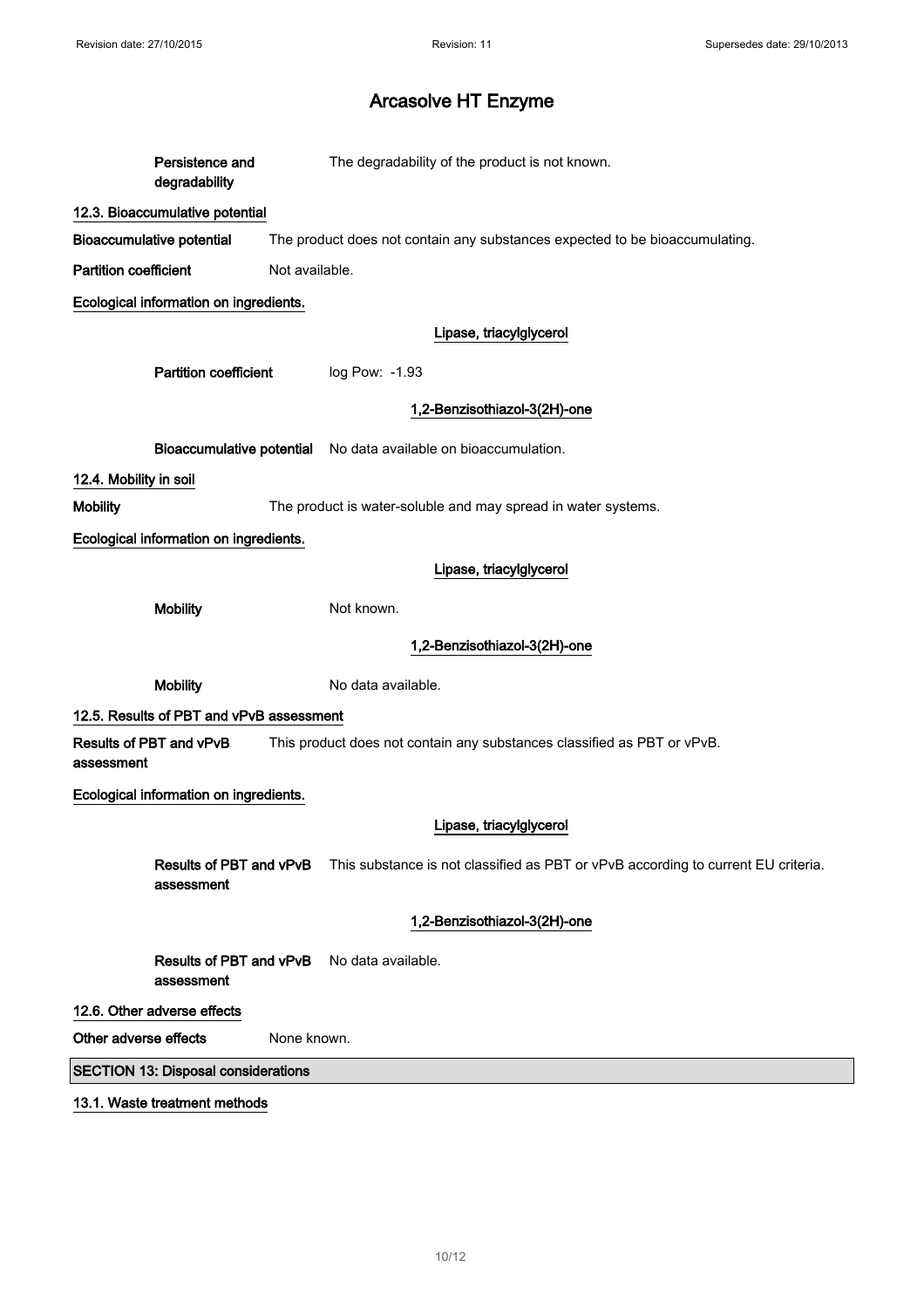| <b>Disposal methods</b><br>contractor. Waste, residues, empty containers, discarded work clothes and contaminated<br>local water authority. | <b>General information</b> | The generation of waste should be minimised or avoided wherever possible. Reuse or recycle<br>products wherever possible. This material and its container must be disposed of in a safe<br>way. Disposal of this product, process solutions, residues and by-products should at all times<br>comply with the requirements of environmental protection and waste disposal legislation and<br>any local authority requirements. When handling waste, the safety precautions applying to<br>handling of the product should be considered. |
|---------------------------------------------------------------------------------------------------------------------------------------------|----------------------------|----------------------------------------------------------------------------------------------------------------------------------------------------------------------------------------------------------------------------------------------------------------------------------------------------------------------------------------------------------------------------------------------------------------------------------------------------------------------------------------------------------------------------------------|
|                                                                                                                                             |                            | Dispose of surplus products and those that cannot be recycled via a licensed waste disposal<br>cleaning materials should be collected in designated containers, labelled with their contents.<br>Incineration or landfill should only be considered when recycling is not feasible. Waste should<br>not be disposed of untreated to the sewer unless fully compliant with the requirements of the                                                                                                                                      |

## SECTION 14: Transport information

General The product is not covered by international regulations on the transport of dangerous goods (IMDG, IATA, ADR/RID).

## 14.1. UN number

Not applicable.

## 14.2. UN proper shipping name

Not applicable.

## 14.3. Transport hazard class(es)

No transport warning sign required.

### 14.4. Packing group

Not applicable.

## 14.5. Environmental hazards

Environmentally hazardous substance/marine pollutant No.

#### 14.6. Special precautions for user

Not applicable.

## 14.7. Transport in bulk according to Annex II of MARPOL73/78 and the IBC Code

Transport in bulk according to Not applicable. Annex II of MARPOL 73/78 and the IBC Code

## SECTION 15: Regulatory information

## 15.1. Safety, health and environmental regulations/legislation specific for the substance or mixture

| <b>National regulations</b> | Health and Safety at Work etc. Act 1974 (as amended).                                 |
|-----------------------------|---------------------------------------------------------------------------------------|
|                             | The Chemicals (Hazard Information and Packaging for Supply) Regulations 2009 (SI 2009 |
|                             | No. 716).                                                                             |
|                             | The Carriage of Dangerous Goods and Use of Transportable Pressure Equipment           |
|                             | Regulations 2009 (SI 2009 No. 1348) (as amended) ["CDG 2009"].                        |
|                             | EH40/2005 Workplace exposure limits.                                                  |